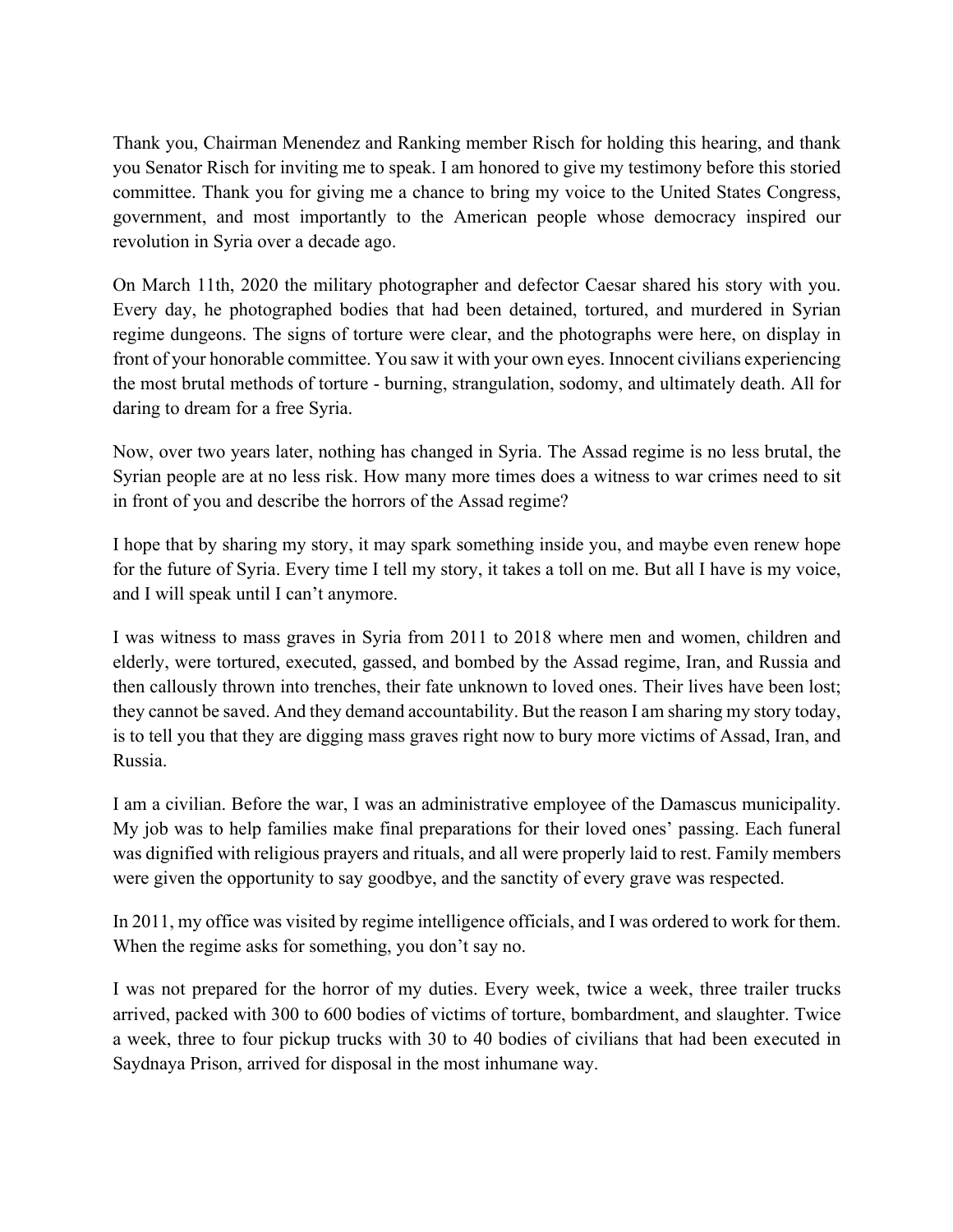After seven years of bearing witness to these atrocities, thanks to God and the ineptitude of the regime, I was able to escape Syria and follow my family to Europe. There, it was not only my duty, but my honor to testify before the German national court in Koblenz, and seek some semblance of justice to hold war criminals accountable for the ongoing atrocities in Syria.

I have never been able to forget what I saw; the countless bodies I buried. It keeps me up at night, and I will never sleep soundly carrying this burden. No one should, because these massacres are still happening. There are, according to conservative estimates, at least 150,000 missing and unaccounted for Syrians. Their families have no closure, holding out hope for any bit of information. My heart is heavy with the knowledge that many are, at this very moment, experiencing inhumane torture at the hands of the Assad regime, and some, I know exactly where they are- piled into mass graves that are still being dug today. I know this because others who worked with me on the mass graves have very recently escaped and confirmed what we have been hearing.

The Syrian people have suffered enough. Over the 11 years of war, hundreds of thousands of innocent civilians have not just been executed, but starved, tortured, raped, burned, and murdered in the most sadistic ways one can imagine. Men and women, children and elderly, innocent people slowly tortured to death, screaming in the darkness while the world looks the other way. Those lucky enough not to be imprisoned live in fear every day, targeted with chemical weapons, cluster bombs, and internationally banned weapons. Among those murdered are Americans, including journalists and humanitarian workers. I will never forget how Assad's forces ridiculed and laughed about the fact that they tortured, murdered and buried Americans and Europeans too.

As the leader of the free world, America should set the example and live up to its values- the international order depends on it. When the international community fails to condemn crimes against humanity- genocidal massacres, the bombardment of hospitals and schools, enforced disappearances and detention- criminal regimes will continue to push the limits, unhindered.

Russia, by its own admission, tested over 200 weapons on civilians in Syria. The international community looked the other way, and now, Russia is using those same weapons and tactics in Ukraine that it honed in its 7 years waging war against the Syrian people. Where is the line? Chemical weapons against innocent civilians was not the line in Syria. The playbook of these tyrants is written, and I fear the worst for the Ukrainian people. Enabling Assad enables Putin, and stopping Assad hurts the Russian dictator. We must finally learn from the past and not let this never again moment happen, yet again.

I lived with death for 7 years; with dead bodies and soulless intelligence officers. It might seem unimaginable to you, so let me share some of the horrors that have never left my mind. One day, one of the trailer trucks dumped its contents of several hundred dead, mangled corpses into the trench in front of us. Unexpectedly, we saw a flicker of movement. There was a man near-death desperately using his last reserve of energy to signal to us that somehow, he was still alive. One of